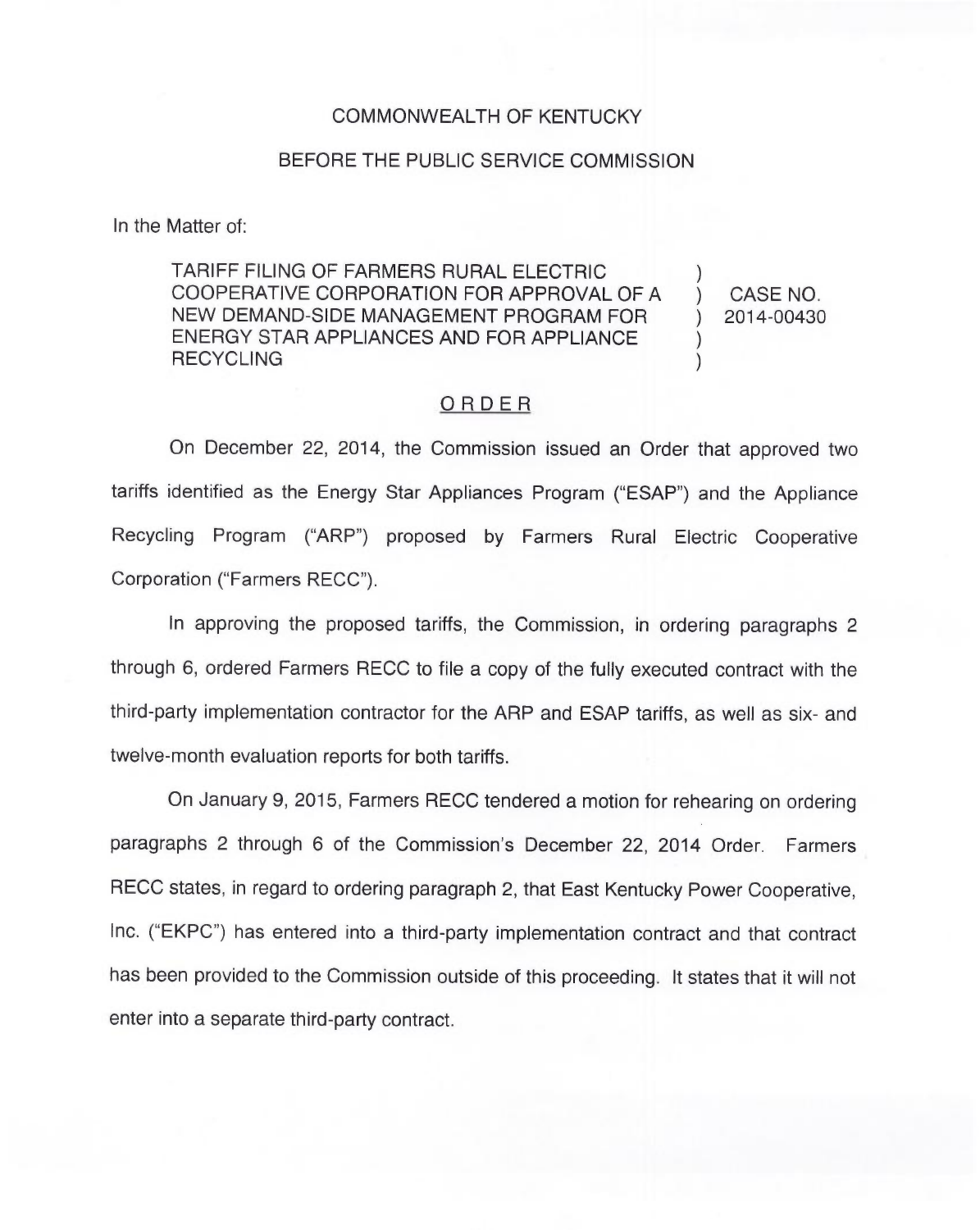Next, Farmers RECC states that, in a separate proceeding by EKPC requesting approval to implement its ARP and ESAP tariffs,<sup>1</sup> the Commission ordered EKPC to file reports for each of its member cooperatives. Farmers RECC states that its individual submission of the identical information would be unnecessary. Accordingly, Farmers RECC requests the Commission to reconsider the filing requirements set forth in ordering paragraphs 2 through 6 of the instant proceeding.

Having reviewed the motion and being otherwise sufficiently advised, the Commission finds that Farmers RECC will not enter into a separate third-party contract, such as that filed by EKPC, and therefore cannot file such a contract in accordance with ordering paragraph 2. The Commission further finds that the reports requested in ordering paragraphs 3 through 6 will be prepared and filed by EKPC, and their separate submission by Farmers RECC would be needlessly duplicative. Accordingly, the Commission finds that Farmers RECC's motion for rehearing, pursuant to KRS 278.400, should be granted.

IT IS THEREFORE ORDERED that:

 $\mathbf{1}$ . Farmers RECC's motion for rehearing is granted.

2. Ordering paragraphs 2 through 6 of the Commission's December 22, 2014 Order are hereby stricken.

3. Except as modified herein, the terms of the Commission's December 22, 2014 Order shall remain in full force and effect.

<sup>&</sup>lt;sup>1</sup> Case No. 2014-00363, Tariff Filing of East Kentucky Power Cooperative, Inc. for Approval of a New Demand-Side Management Program for Energy Star Appliances and for Appliance Recycling (Ky. PSC Dec. 16, 2014).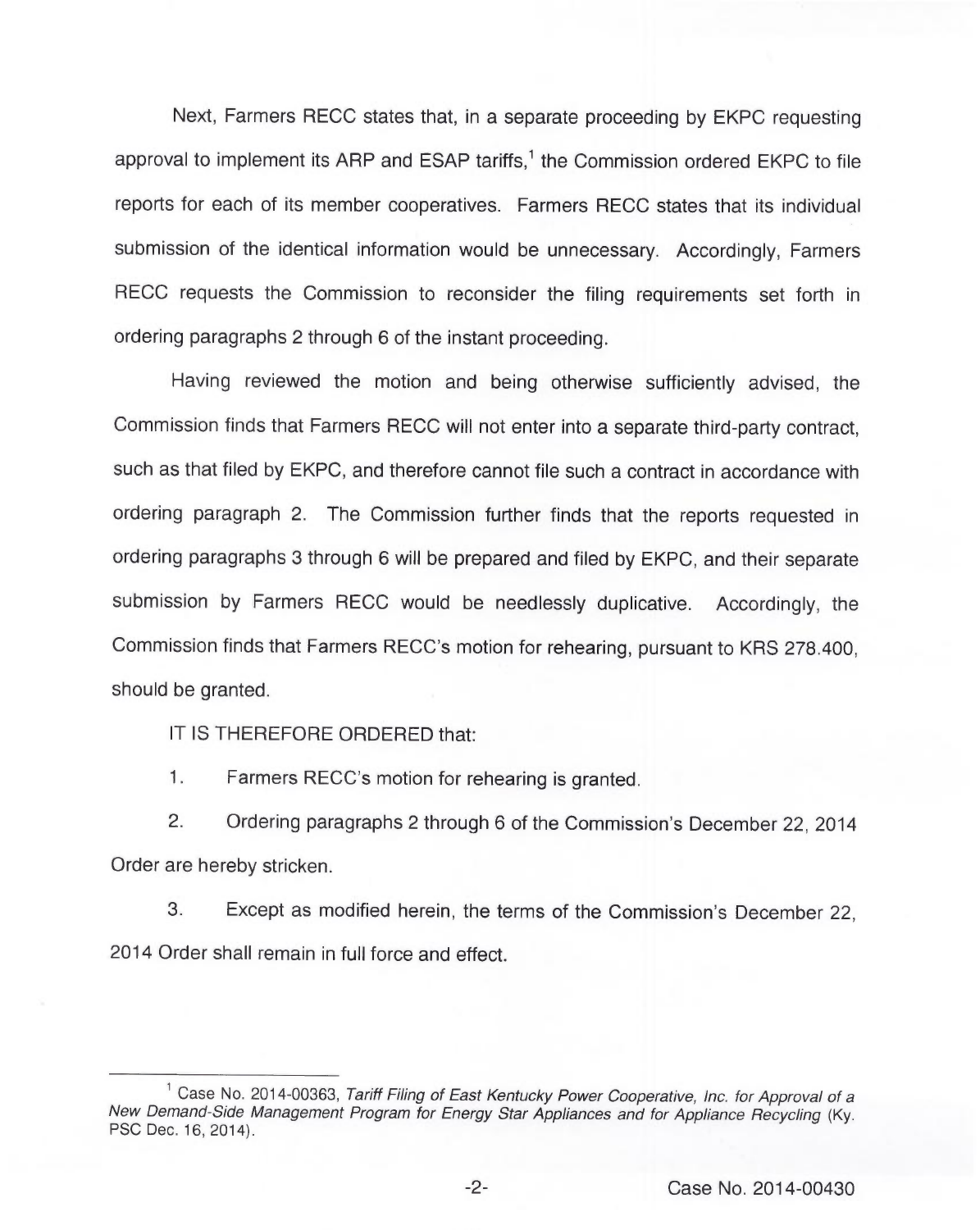By the Commission ENTERED **JAN 23 2015** KENTUCKY PUBLIC<br>SERVICE COMMISSION

**ATTEST** Executive Director

Case No. 2014-00430